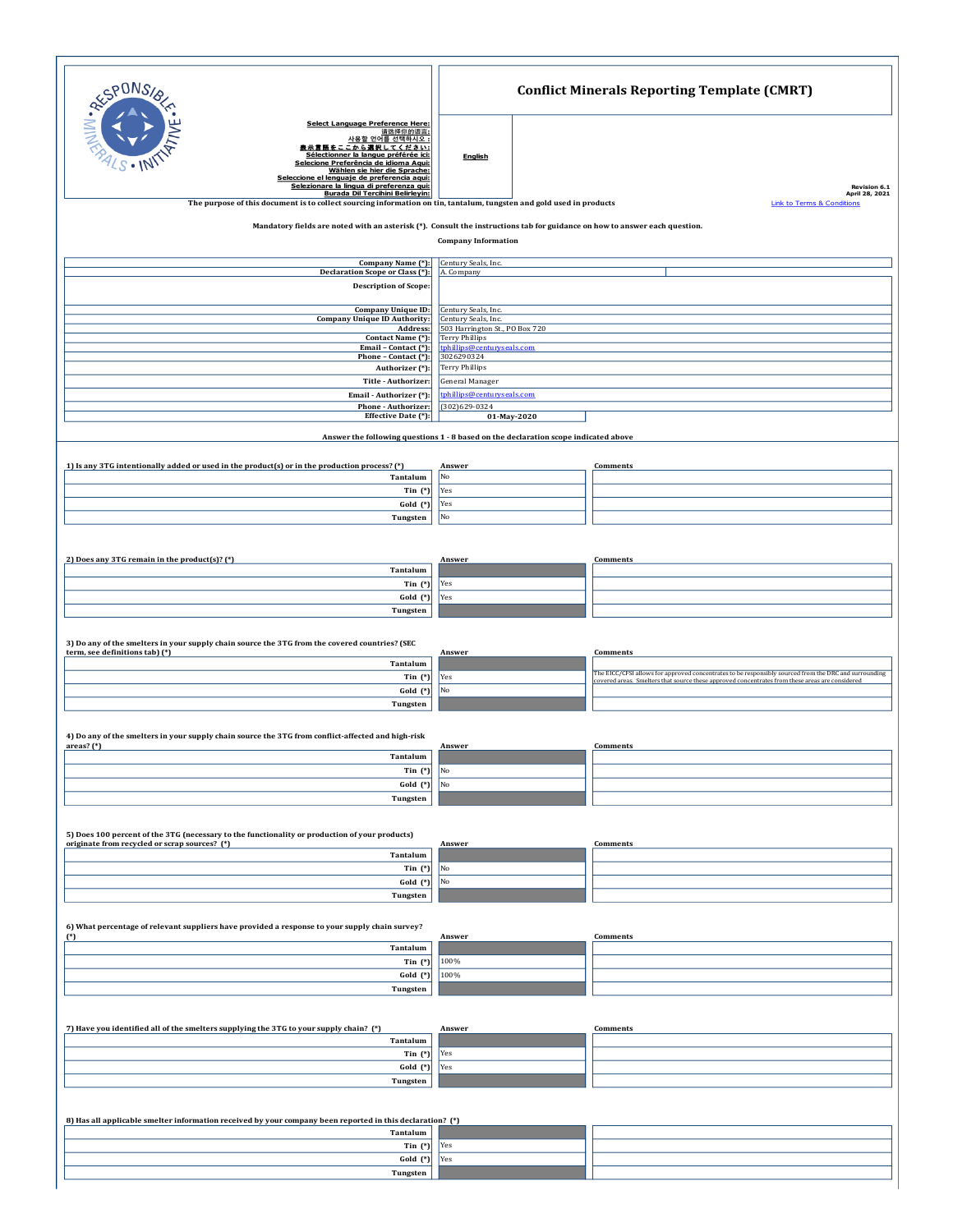| <b>Question</b>                                                                                                                                                               | Answer                                     | Comments                                        |
|-------------------------------------------------------------------------------------------------------------------------------------------------------------------------------|--------------------------------------------|-------------------------------------------------|
| A. Have you established a responsible minerals sourcing policy? (*)                                                                                                           | Yes                                        |                                                 |
| B. Is your responsible minerals sourcing policy publicly available on your website? (Note - If yes, the user<br>shall specify the URL in the comment field.) (*)              | Yes                                        | http://www.centuryseals.com/index.cfm?ref=70110 |
| C. Do you require your direct suppliers to source the 3TG from smelters whose due diligence practices<br>have been validated by an independent third party audit program? (*) | Yes                                        |                                                 |
| $ D.$ Have you implemented due diligence measures for responsible sourcing? (*)                                                                                               | Yes                                        |                                                 |
| E. Does your company conduct Conflict Minerals survey(s) of your relevant supplier(s)? (*)                                                                                    | Yes, in conformance with IPC1755 (e.g., CM |                                                 |
| F. Do you review due diligence information received from your suppliers against your company's<br>expectations? (*)                                                           | Yes                                        |                                                 |
| G. Does your review process include corrective action management? $(*)$                                                                                                       | No                                         |                                                 |
| H. Is your company required to file an annual conflict minerals disclosure? $(*)$                                                                                             | No                                         |                                                 |